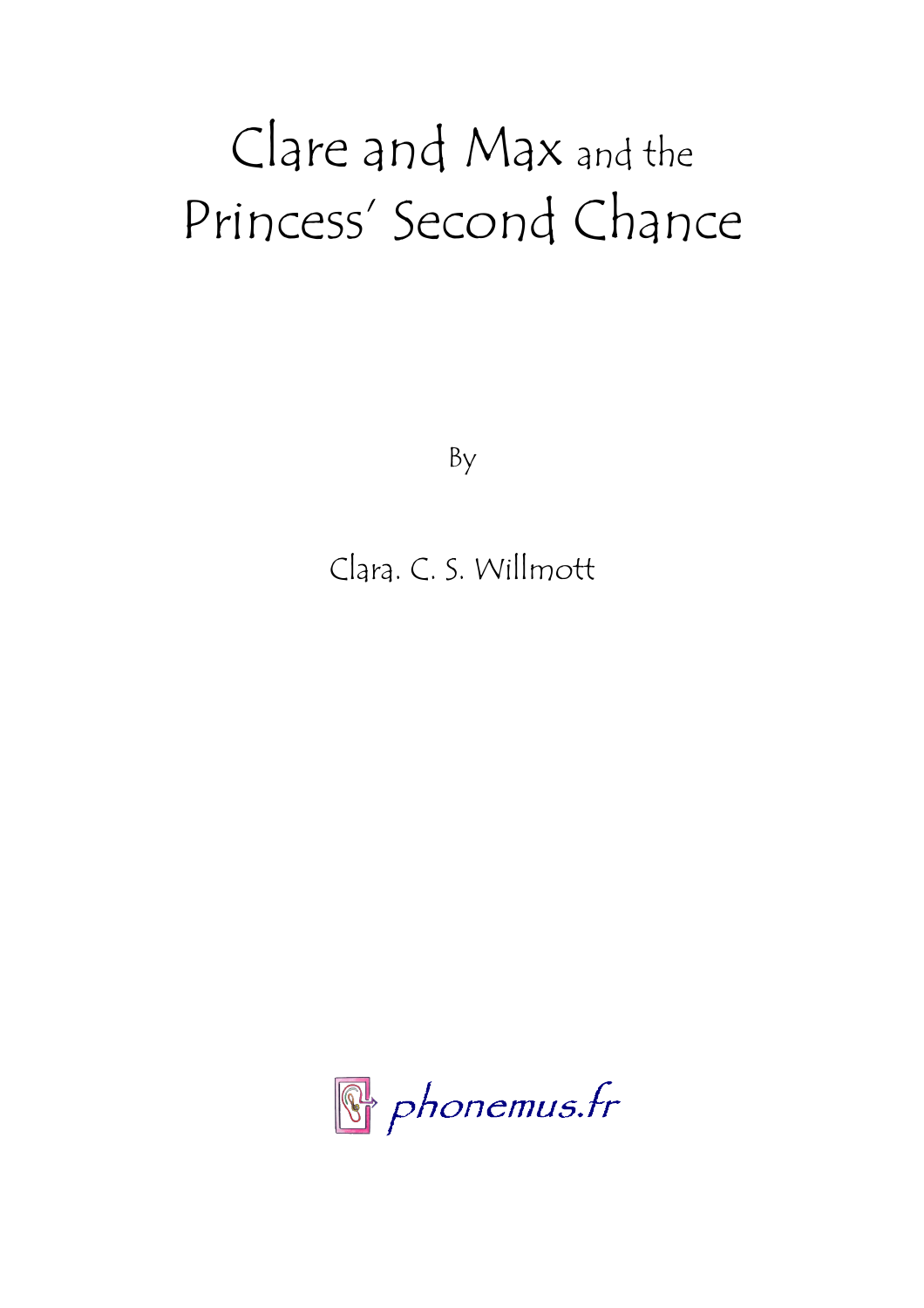For Cecilia Elisabeth and Meirion, Again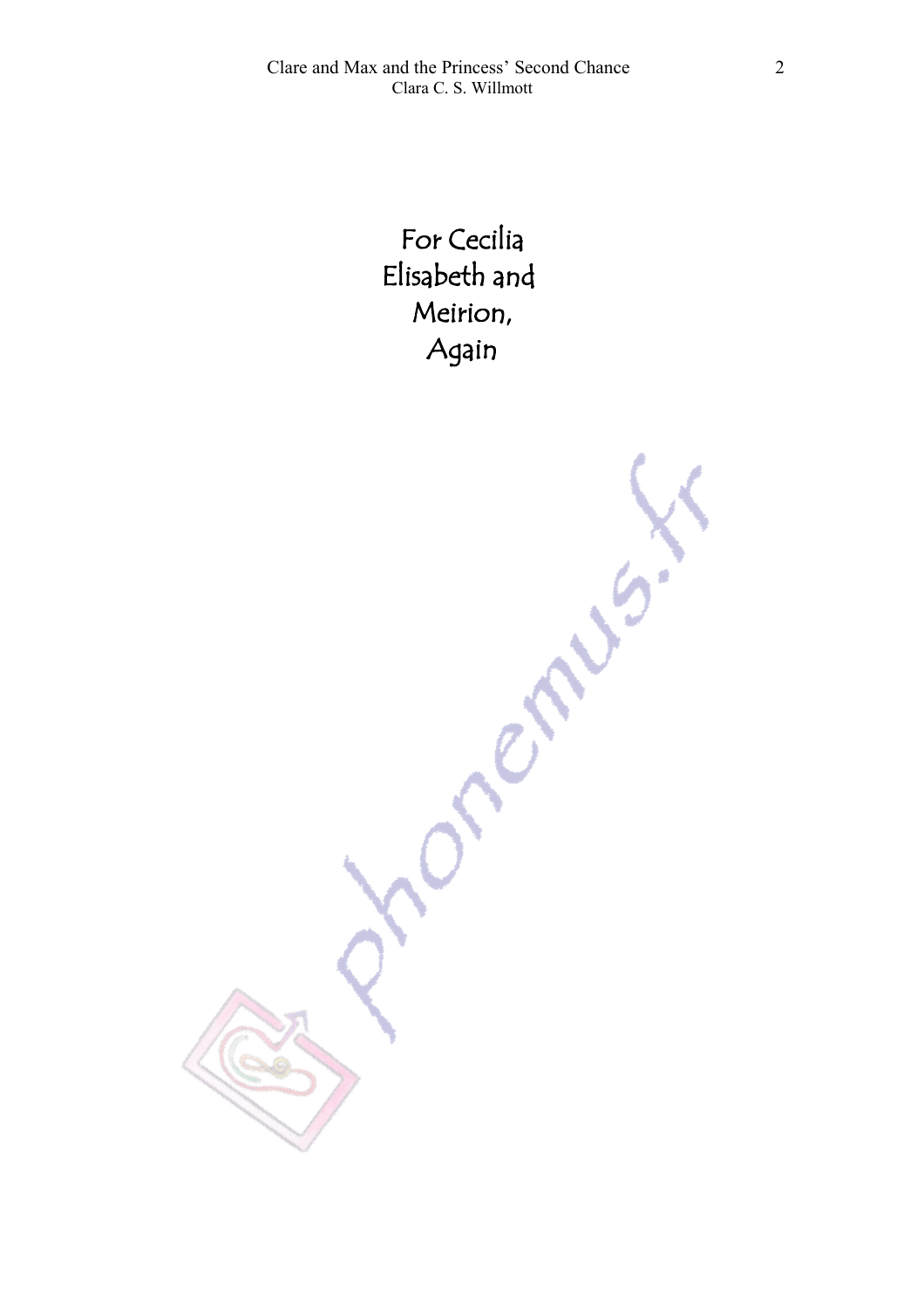#### Chapter One

When Aunty Finn married the Prince, Clare was a bridesmaid and Max was a page. Clare loved her bridesmaid's dress, which was long and golden, with fifteen petticoats and a long train. She thought it was much more beautiful than Aunty Finn's dress, which was just plain old white. Max hated *his* costume. Because he was a page he had to wear a red velvet suit, with white stockings and a lace collar. He complained all the time that it itched. He wanted to be a page in his Tyrannosaurus Rex costume, but Aunty Finn wouldn't let him.

The wedding was held at the Prince's old castle, which Clare and Max thought wasn't nearly as nice as the castle where they met the Princess. It only had one tower and no rose bushes. But Aunty Finn liked it better.

"It'll be much easier to keep clean," she said. "Could you imagine me dusting in that other place? It would take me three weeks to get it right!"

After the wedding was over, Aunty Finn and the Prince went off for a nice honeymoon, and Clare and Max went home. At home there was nothing to do except squabble. Somehow everything that they had liked to do before now seemed dull and boring. Max left open the door of the hamster cage, and the hamster got loose and chewed the wires behind the television. Their father was very angry. Clare was naughty and wouldn't do her piano practice, and she got sent early to bed.

"I wish Aunty Finn had never met that silly old Prince," Max said.

"I wish Aunty Finn had never taken us to that silly old castle in the first place," said Clare.

The next day was just as bad. Max broke the head off one of Clare's dolls and Clare slapped him. Max burst in to tears.

"What *are* we going to do with you two?" said Mrs. Bingham. "Max, stop that. Clare, come here. I can see we have to think of something right now."

"I don't *want* to do anything," said Max.

"I don't *want* to think of something," said Clare.

"Well, I've already thought of something," said their mother. "I think you should go and visit the Princess. After all, she is probably just as bored as you are and I'm sure she would like some visitors."

Clare looked at Max and Max looked at Clare. Max wiped his nose on his sleeve. Clare said, "How will we get there?"

"I'm sure Daddy will drive you," said their mother. "Just ask him nicely."

Max ran off to ask. Clare went to put on her bridesmaid's dress, because she couldn't go and visit a Princess in just *any* old dress. When she came downstairs, holding her skirt up so she wouldn't trip, Max and her father were standing by the front door waiting for her. Max had a plastic dinosaur in his hand.

"What's *that* for?" Clare wanted to know.

Max clutched it against his chest. "I want to give it to her. I know she'll like it."

Their father drove them to the castle. Clare sat in the front and shouted directions. When they got to the castle their father stopped the car on the gravel drive and then all got out. Clare led them proudly to the door, and Max pulled on the big bell pull, but he wasn't strong enough and their father had to help him. The bell made a great clanging sound, and suddenly the man called Peregrine was there at the door to meet them.

"It's Max and Clare!" he said. He looked glad to see them.

"Do you have any plums?" asked Max.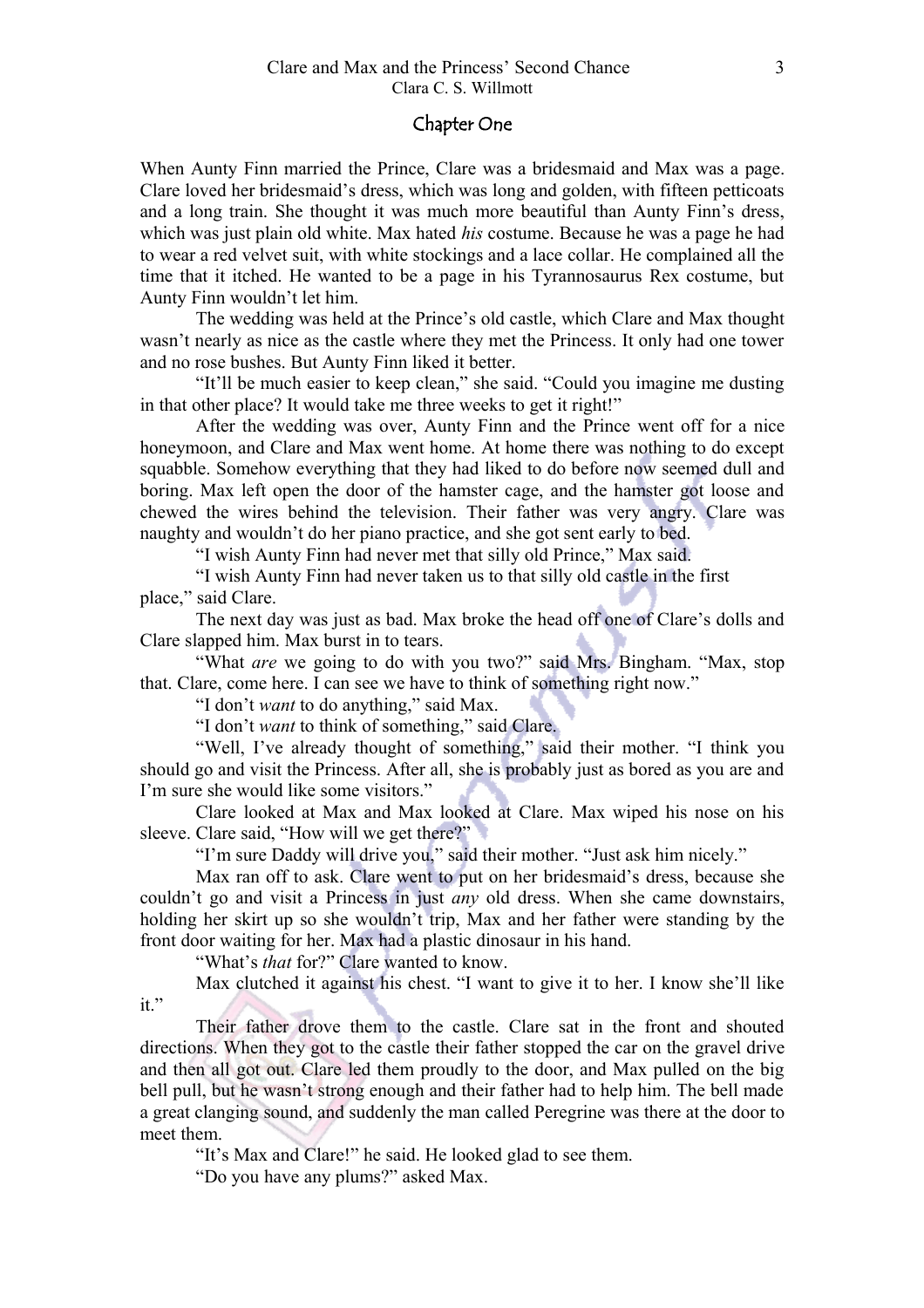"Max, that's not very polite," said their father.

Peregrine winked at Max. "Oh, that's alright," he said. "I don't have any plums, but I do have a nice big peach. I saved it specially for you." He put his hand in his pocket and took it out. It was the biggest peach Max had ever seen.

"Say thank you," said Mr. Bingham.

"Thank you," said Max.

Peregrine ruffled Max's hair. "You're welcome," he said. Then he said, "I take it that these two have come to see the Princess. She's not here just at the moment. She went off to the pond by herself this morning. If you run round the back there you'll probably find her."

"Run along children," said their father. "And Max, remember your manners."

Clare and Max ran off and they heard Peregrine say behind them, "Would you like to come in, Sir?"

Behind the castle there was a woody patch. Clare thought that the pond would be in there somewhere. She charged into the trees, holding her skirt out of the way of the thorns and the nettles. Max came after her, slowly, because he was eating the peach.

"Wait for me!" he said.

Clare stamped over bushes. A branch snagged her skirt and when she pulled it away it tore a hole in it.

"Wait for me!" Max said, running up.

At that moment they saw the pond. The Princess was sitting by the pond and she was playing with a small round ball, tossing it up in the air and then catching it again.

"Hello Princess!" Clare called. The Princess turned round and saw them.

"Clare!" she called. "Max! How nice to see you! Come here and talk to me."

Clare and Max went round the side of the pond.

"Sit here. There's a lovely bit of soft moss," said the Princess. "Clare, what a pretty dress!"

Clare beamed. Max sat down next to the Princess and showed her the dinosaur he had brought.

"I've never seen anything so beautiful," said the Princess.

"It's for you," Max said. "I brought it for you."

"That's very kind of you," said the Princess. She gave him a kiss. Max pretended to look cross, but really he was very pleased. "It's the nicest thing I've ever had," said the Princess. "Much nicer than my silly old golden ball."

"Is it really golden?" Clare asked.

"Yes. Solid gold," said the Princess, carelessly.

"We've never seen a golden ball before," Max explained.

"I don't think I've ever seen *anything* gold before," said Clare.

The Princess was surprised. "Here you go then," she said. "Have a look."

She tossed it across to Clare. Clare tried to catch it, but she wasn't quite quick enough. The ball slipped through her fingers, bounced on the moss, and with a little glooping sound, it fell in to the pond.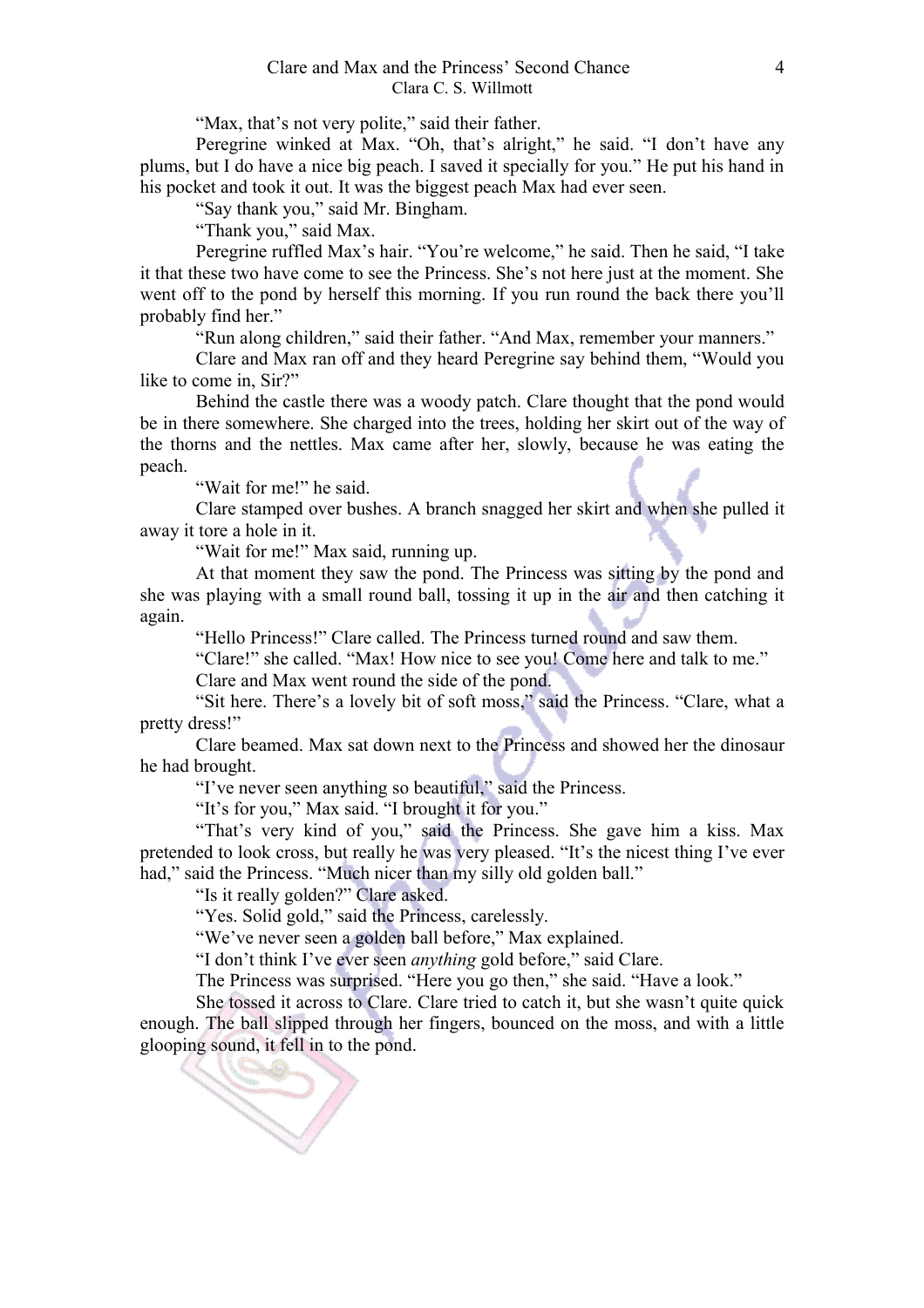#### Chapter Two

"My ball!" cried the Princess. "Now I've lost it!"

"No, I can still see it," Clare said. "It's lying on the bottom there."

Sure enough, the ball was lying at the bottom of the pond, gleaming through the water.

"*Now* what am I going to do?" said the Princess. "Clare, can you see a stick that we could fetch it out with?"

Clare looked around and found a branch. Because her dress was so lovely, and the Princess' dress was so lovely, they didn't want to spoil them. They made Max lie on the edge of the bank and try to fish out the ball with the stick. It wasn't easy because Max wouldn't put down his peach, and anyway, his arms weren't long enough. He nearly fell in and the Princess had to catch him by the seat of his shorts.

"This won't do," said the Princess. "We'll have to think of another way."

"Maybe Max can run back to the castle and fetch Peregrine. I'm sure he would help," suggested Clare.

"All right," the Princess said, reluctantly. "I supposed he'll have to if we can't think of anything better."

Max scrambled up off the moss to run, and just then a frog jumped out of the pool right onto the Princess' lap. The Princess screamed and jumped backwards, but Max said through his peach, "It's only a little frog!" and he plucked it off the Princess' skirt. The frog sat on the palm of his hand and blinked at him.

"Isn't it all slimy and horrible?" the Princess said. "Euggh! I hate frogs!"

"Isn't she impolite?" said the frog, peevishly. "All I did was come up here to offer her my assistance."

"It can talk!" Clare said.

"Well, it shouldn't say rude things about me," said the Princess, getting angry. "Nobody should every say anything rude about a *Princess*."

"Well, I'm a Prince in disguise, and you shouldn't say rude things about *me*," said the frog. "But then I don't really expect you to believe me. Nobody has before."

"We believe you," Clare said, earnestly, leaning close. "We've read the story, me and Max."

"*I* don't believe you. *I've* never read any story about a frog that was a Prince in disguise. How perfectly silly," said the Princess.

"Yes, it's true!" said Clare. "He helps you get the ball back, and then he has to sit next to you at dinner and sleep on your pillow and then he turns in to a Prince and he marries you."

"Just like the Prince did who kissed me awake?" said the Princess archly. "And I can't *bear* the idea of a nasty slimy frog on my pillow!"

"Never mind her," said Max to the frog. "Could you just get the ball please? We'll try and talk to her and change her mind."

"Very well then," said the frog, but he wasn't very pleased, Clare could tell. The frog dived back in the water. Clare and Max hung over the side of the pond, getting their clothes dirty after all, and they could see him through the murky water, tugging at the ball. It didn't want to come, and after a while the frog came popping up to the surface again and puffed a bit.

"It seems to have stuck. I'll have another go," he said, and they watched him dive down again. The Princess, who was sulking, at first wouldn't look, but after a while she got quite interested and she lay down on the moss beside Clare and Max and they all watched the frog as he tugged mightily at the ball. At last it came unstuck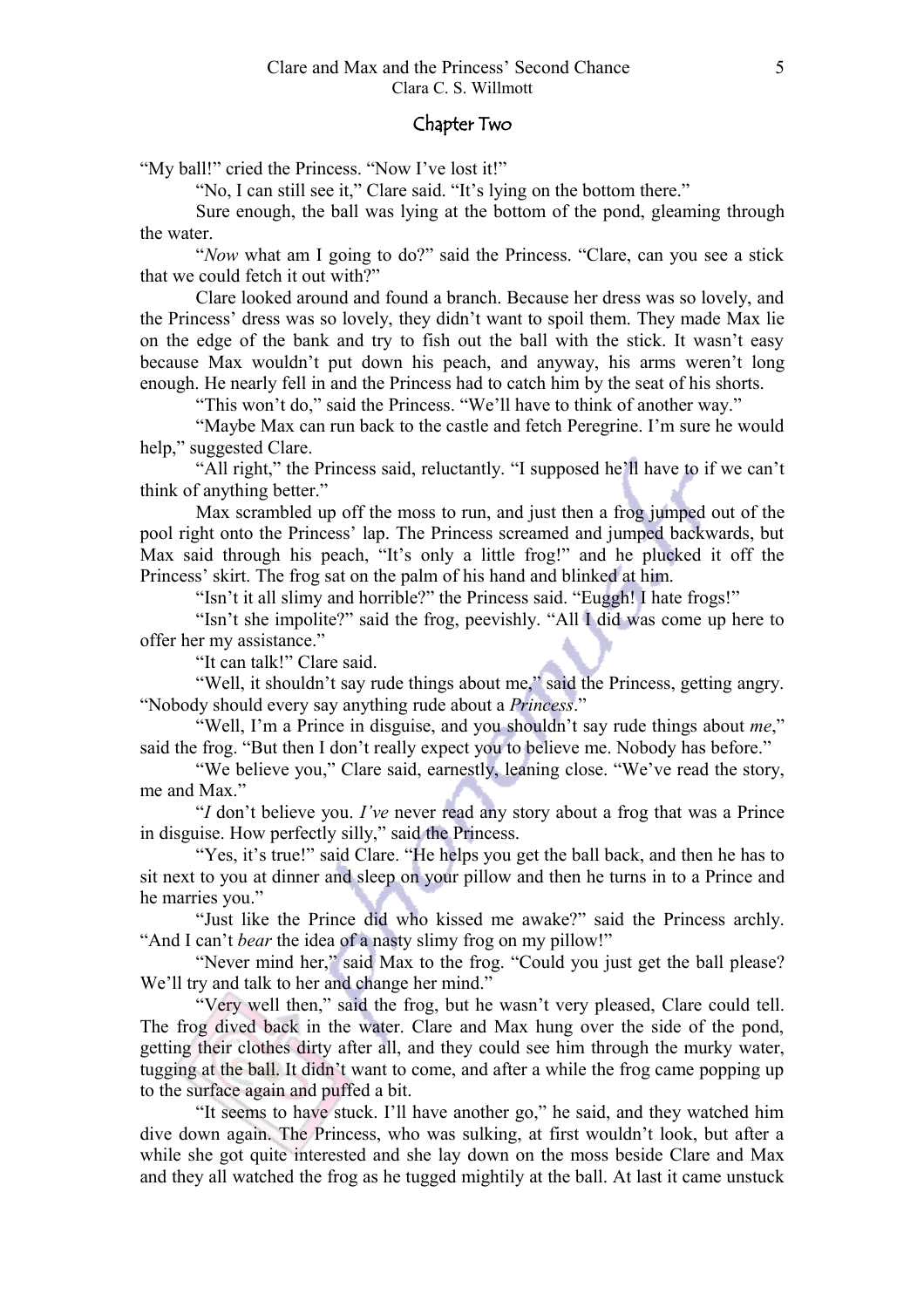and the frog pushed it up to the surface of the pond. It was covered in mud and slime and weeds and frog spawn, but the Princess snatched it up.

"My ball!" She wiped it in the moss. "Isn't it beautiful?"

It was indeed – bright gold and shining. Clare and Max crowded round to admire it, and the frog, who was sitting on a lily pad, said, "Ahem," in a meaningful way.

"Dear frog, thank you *so* much," said the Princess, graciously. "If you ever want me to bring you a bit of meat, or have my servants catch you a nice fly..."

"Oh no you don't," said the frog. "You have to take me home, to eat at your table and sleep on your pillow. You *promised* to do that."

"I did no such thing!" said the Princess.

"Yes you did," said Clare. "In the story you did."

"Yes, in the story you did," said Max.

"I told you, *I* never read any story. I think you're making it up," said the Princess. But then she saw she was trapped, and she said, "Oh, very well then. Come along. But *I'm* not going to carry you."

"I will," said Max, and he held out his hand for the frog. The frog hopped up onto his palm and Max put him in his pocket, with his peach stone. They went back to the castle in procession, the Princess in front with the golden ball and the plastic dinosaur, Clare in the middle, holding up her beautiful (now very muddy) skirt, and Max at the end, with the frog and the peach stone in his pocket.

When they got to the castle they found nearly everyone at the castle was on the lawns playing a game of cricket. Sitting on deck chairs beside the grass, were the King and Queen and Mr. Bingham. They were all drinking wine, and Mr. Bingham was telling a story. The King was roaring with laughter, but the Queen didn't seem to find it so funny. She jumped up when the procession arrived.

"Where have you *been*?" she said to the Princess. "I've been calling for you all morning."

Then she saw the state of their clothes.

"Good gracious me!" she said. "What *have* you been doing! You're all three *covered* in mud, just *covered*."

"We were trying to get my ball out of the pond," said the Princess. "It fell in."

"Well, we're going to have to get you out of those clothes immediately!" said the Queen, beginning to hustle them along. "Prince Gorgonzola is coming this afternoon to tea and he wants to meet you. You have to impress him you know, because he is a very rich and powerful Prince."

"But he's old, and fat, and horrible-looking," the Princess protested. "I can't marry *him*!"

"You have to marry somebody – Peregrine! – and he's just as good as anybody else – *Peregrine!* – and you didn't have any luck with the last one – PEREGRINE!" said the Queen. Peregrine came running up, panting.

"There you are at last," said the Queen. "Peregrine, take Max away and find him some clean clothes, something nice he can wear for tea. And send along a girl to help dress the Princess and Clare. They have to look extremely nice tonight – especially the Princess."

"I *won't* marry Prince Gorgonzola," said the Princess stomping off. Clare followed her. Max went with Peregrine.

"Shall I show you a secret?" Max said to Peregrine, as they ran along.

"Go on," said Peregrine.

Max opened his pocket and showed Peregrine the frog, nestling inside.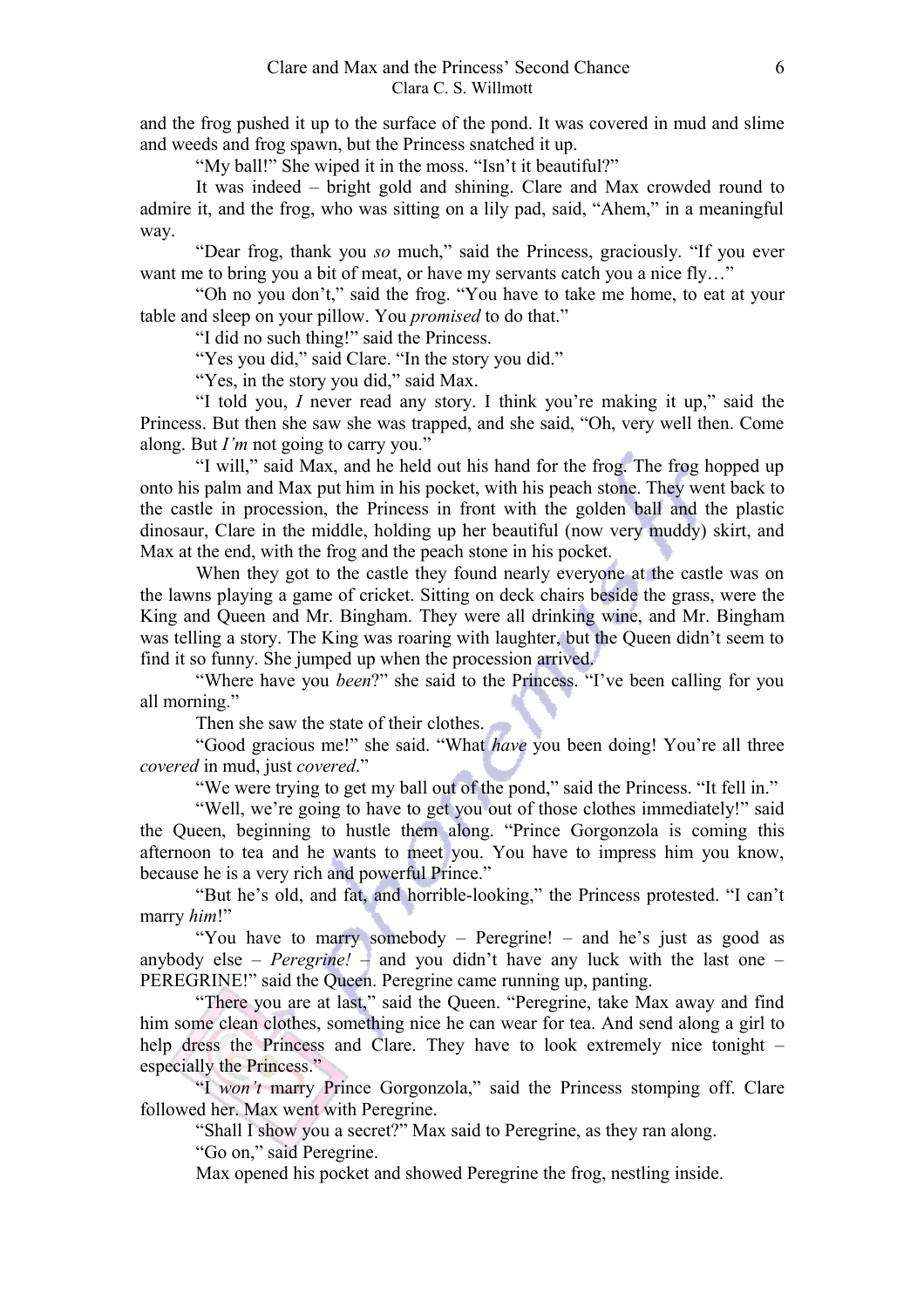"It's very dry and stuffy in here," the frog complained. "I thought I was supposed to be eating at tables and sleeping on silken pillows, not being bumped about in little boy's pockets."

"Later, later," Max said, and shut his pocket again. "That's frog is a Prince in disguise," he explained to Peregrine. "He has to eat at the Princess' table and sleep on the Princess' pillow, and then he will turn into a Prince and marry the Princess."

"Ah," said Peregrine, wisely. "Does the Princess know this?"

"She won't believe me. Us," Max corrected himself.

"And do you think she will like the Prince the frog turns in to?" asked Peregrine.

"She should. It says in the story that she does," Max said. "Do you have any more peaches?"

"I don't have one single peach – and you ate all my plums," said Peregrine. "I'm afraid you will just have to wait until tea. But you know, I've just thought of something."

"What?" asked Max.

"*Any* Prince has to be nicer than Prince Gorgonzola," said Peregrine. "The Princess is right. He smells funny, and all his clothes have holes in. He's mean, even though he's so rich."

"So?" said Max.

"Well, I bet you Prince Gorgonzola doesn't like frogs," Peregrine said, thoughtfully.

"No, he doesn't sound like the sort of person who does," Max agreed. "Is that what you were thinking of?"

"I," said Peregrine, "Have a PLAN."

And he took Max by the wrist and began to hurry him along. Peregrine was so tall that Max's feet almost flew over the floor.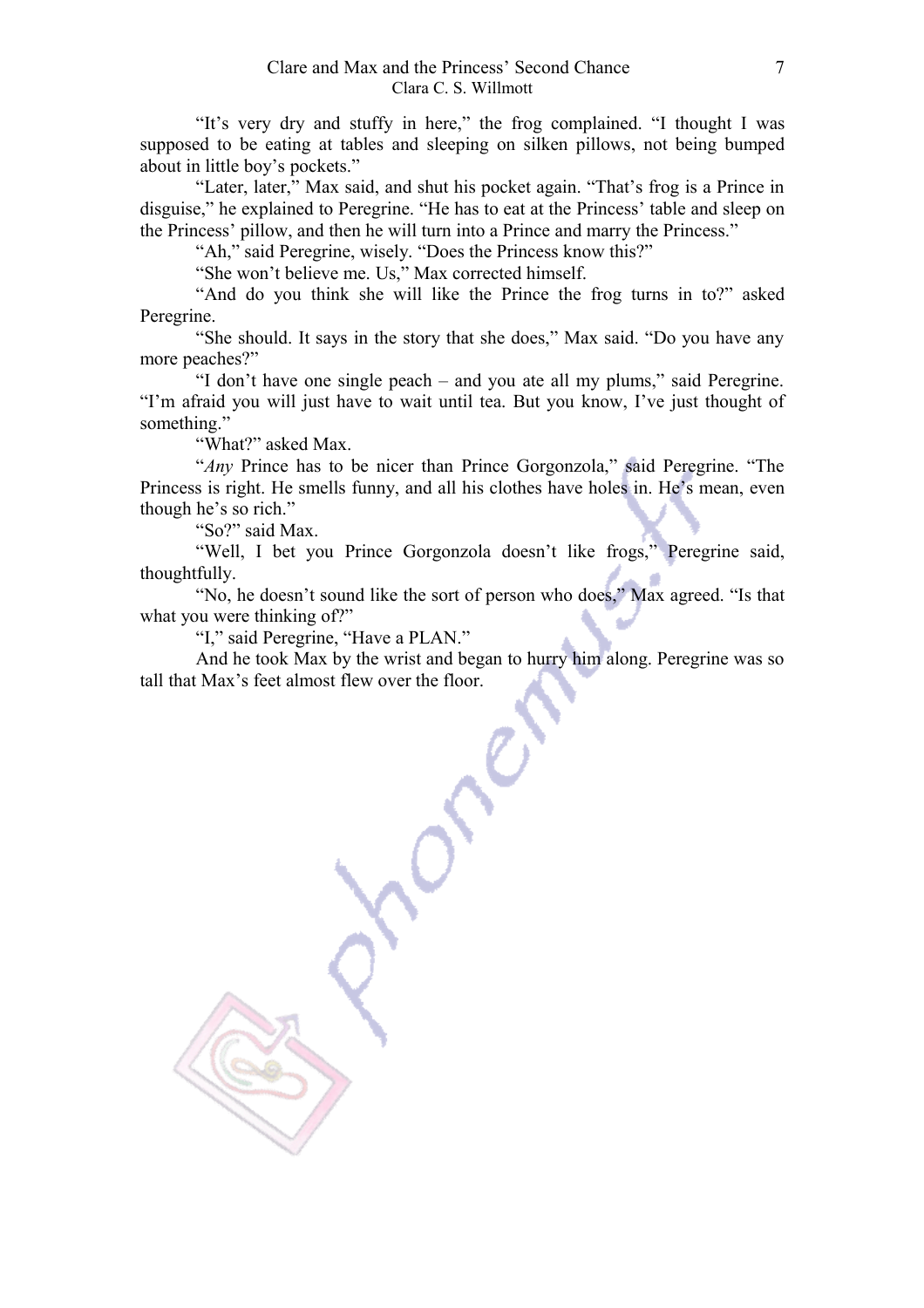#### Chapter Three

Clare and the Princess went to a different part of the castle, where they were given baths and new dresses to wear.

"This is the loveliest dress I ever wore!" Clare said, floating round the bedroom. "This is nicer even than my bridesmaid's dress!"

"You can keep it if you want," said the Princess. "It's one of my old ones – I don't fit it, of course."

"Oh thank you," said Clare. She twirled around and the skirt blew out in a foamy circle. "Isn't it just *lovely?*"

"Lovely," said the Princess, in a dull voice. She sat down on the bed and slumped her shoulders.

"Dear Princess, what's wrong?" said Clare. She sat on the bed next to the Princess and put her arms around her neck. "Tell me if there is anything wrong."

"You're very sweet, Clare," the Princess said, beginning to cry. "But I'm afraid there is something very wrong. My mother the Queen wants me to marry Prince Gorgonzola and I *hate* him, I absolutely *hate* him. He's mean. He's fat. He smells terrible. I don't want to marry him and I'm going to have to!" She threw herself face down on the mattress and began to sob.

"Oh Princess! It can't be all that bad!" Clare said, kneeling beside her. "You don't *have* to marry him."

"Yes I do," the Princess sobbed. "I would much rather have married the Prince" your Aunty married. Now if I don't marry Prince Gorgonzola I can't marry a Prince at all! We're all out of Princes!"

"You couldn't have wanted to marry Aunty Finn's Prince," said Clare. "He's very nice, but his mustache is much too long, and he's a bit droopy, don't you think?"

"Your Aunty Finn didn't seem to mind that," said the Princess, howling.

Clare had an idea. "What about the Frog Prince? If only you would believe in him!"

"I can't," wailed the Princess. "I *hate* frogs. And besides, with my luck, he'll turn out to be ugly, or in love with someone else."

Clare had to admit that that was true. She sat down where she was kneeling and thought and thought. The Princess cried a bit more until she was tired and then she got up and washed her face and said a spell and suddenly her face wasn't red or blotchy any more. At that moment, Clare heard trumpets outside and she ran to the window to look. There was a big hoo-ha going on outside, with pages and servants swarming everywhere, and a large chair that was carried by four men with shiny bald heads. The bald-headed men stopped the chair opposite the front door, which was below Clare's window, and immediately four trumpet players began to play.

"Come and look. It's so pretty!" Clare said. "I've never seen anything so pretty!"

"It's just old Gorgonzola," said the Princess, gloomily. "Nothing special. I've seen it all before."

"Oh," said Clare, but she didn't stop hanging out of the window to look. As she looked, the trumpet players stopped playing and a man stepped forward. He cleared his throat and shouted out in a loud voice, "Presenting his Royal Highness, Prince Gorgonzola!" The trumpets went da da de daaaaaa! People started cheering.

"What's going on?" Max said to Peregrine, from where they were plotting, under the head table in the main hall.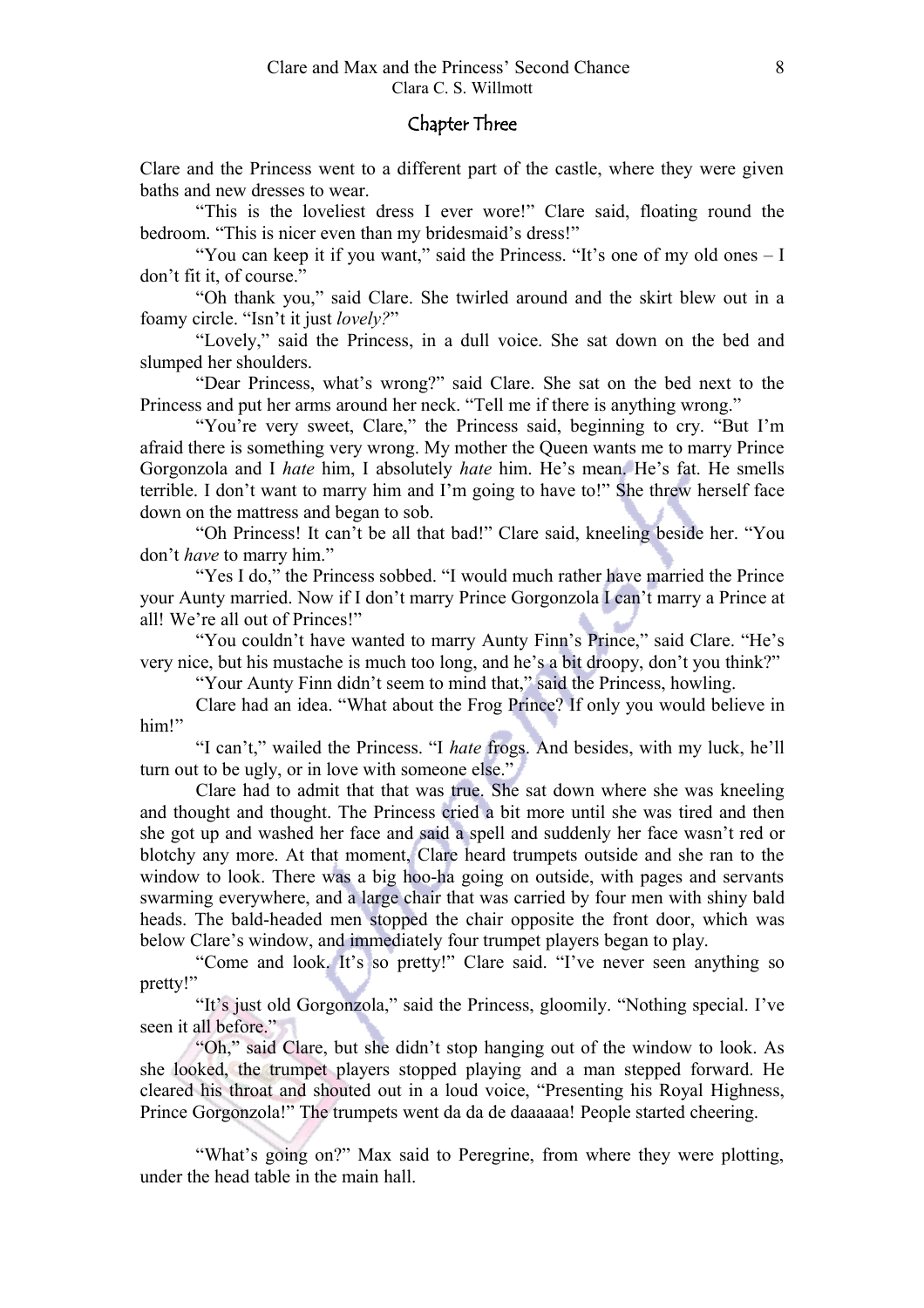"Oh, Prince Gorgonzola's arrived," Peregrine said, waving his hand. "Now, your Highness," he said to the frog, "Have you got it all?"

"Humph," said the frog. "It's not very original, is it?"

"Humph," said the Princess. "It's not very original, is it?"

Prince Gorgonzola was stepping out of his chair. Clare craned over the window to see. The Princess was exactly right. Prince Gorgonzola was enormous. He had fat red cheeks and thick black eyebrows, and a grumpy expression. He waddled up the steps on a red carpet to the great front door, and went inside. Clare lost sight of him. She turned back to the Princess.

"Don't worry," she said. "We'll think of something. Now we had better go and meet him."

They went out into a long hall and down a sweeping staircase. Prince Gorgonzola was waiting there at the bottom with the King and the Queen. Mr. Bingham was standing in the crowd, looking rather out of place. Clare caught his eye and waved to him and he waved back and mouthed, "Where's Max?" but Clare didn't know. She shook her head at him.

"Princess!" said Prince Gorgonzola. He tried to bow, but he was too fat. "What a pleasure to meet you at last!" He turned to the queen. "She's just as beautiful as you said she was. In fact, she's *more* beautiful. She would make anyone a lovely bride!"

The Princess looked despairingly at her mother, but her mother motioned at her to curtsey, so she had to.

"Prince Gorgonzola!" she said, falsely. "How – how nice to meet you!"

"Shall we go in to dinner?" said the Queen, smiling.

Prince Gorgonzola grabbed the Princess' arm and walked with her. Clare followed, holding up her skirts. They all sat down at the high table together in stiffbacked chairs, the Princess with Prince Gorgonzola on one side and Clare on the other. Clare looked around for Max, and couldn't see him. Just then a very small waiter came up and offered the Princess some wine. Clare recognized the tuft of hair sticking up off his head. "Max!" she whispered. "What are you doing here?"

"It's our plan," Max whispered back, spilling some wine. "Here. This is to get rid of Prince Gorgonzola."

Clare held out her hand and felt something cold and a bit damp hop in to her cupped palm.

"Put it on the table between you. And if the King asks, tell him she *promised,*" Max said. He went away.

Clare leant over to the Princess. "I think I know what he has in mind," she said. "Don't worry, it will be alright."

The Princess swallowed hard.

"Okay," she said. "Put him on now."

Clare opened her hand on the tablecloth and the frog jumped out. There was a gasp around the table. The frog hopped serenely over to the Princess' plate and began to help himself to a meal. Clare could see the King frowning over the table, her father looking horrified, Prince Gorgonzola's eyebrows going up and down.

"What *do* you think you're doing?" he said to the Princess.

"I'm giving the frog a meal," the Princess said, matter-of-factly.

"But this is a *banquet*. And that is a *frog*. Frogs are *disgusting*," said Prince Gorgonzola.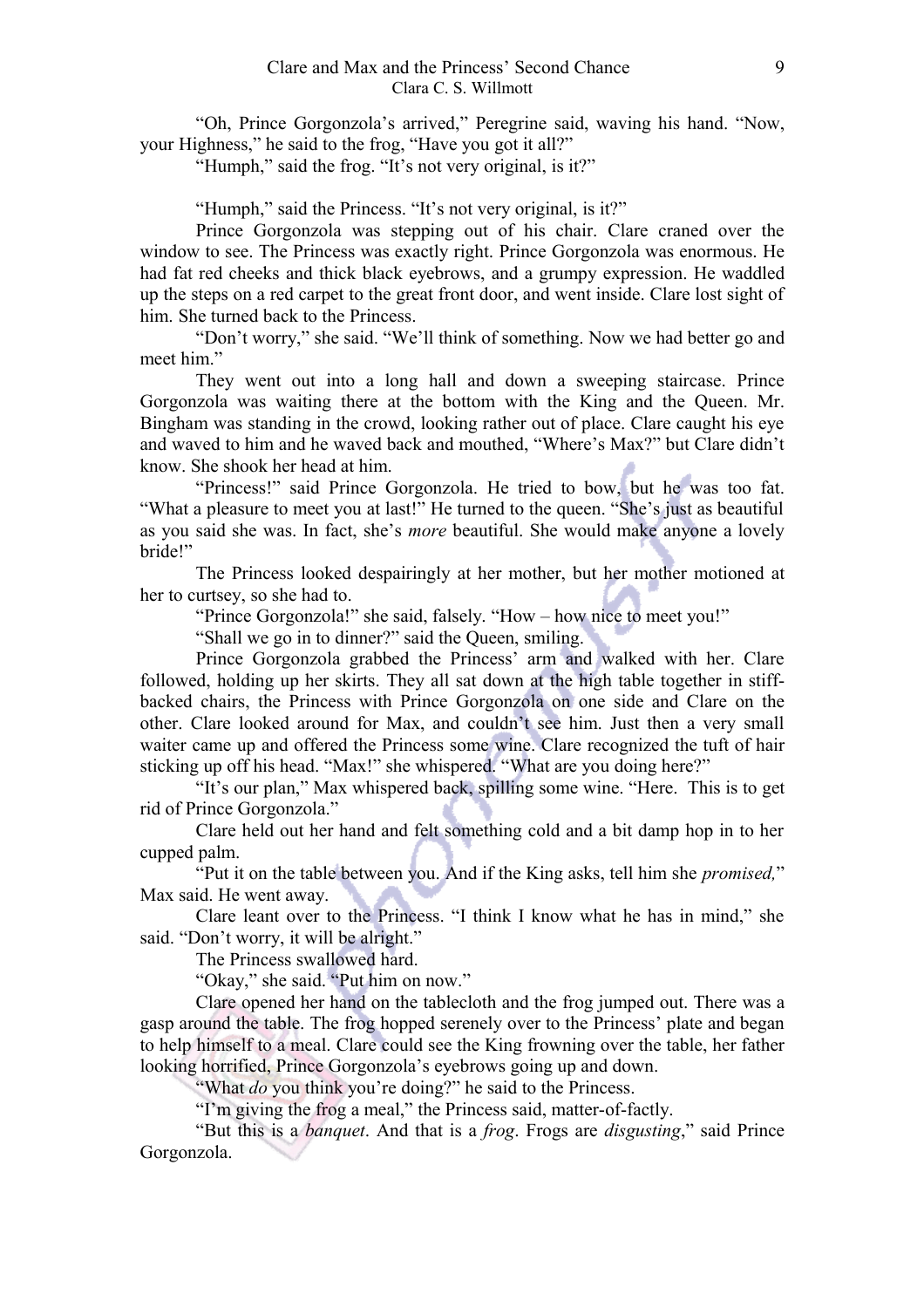"Actually, they are quite nice," said the Princess bravely, and she put her hand out and stroked the frog. Clare and the frog stopped eating, Clare because she was so astonished, and the frog because he liked it so much. He closed his eyes and sighed. The Princess was actually surprised at herself. She found she quite liked the feel of the frog's skin – it wasn't slimy at all. But the King leaned over the table.

"My daughter, what do you think you are *doing*?" he said, just like Prince Gorgonzola.

"I made a promise to the frog, father. In return for him fetching my golden ball out of the pool when I lost it this morning," said the Princess.

"Ah, a promise," said the King, and he sat back all pleased. "Good girl for keeping your promise."

"She made a promise to a *frog*?" Prince Gorgonzola went on. "I can hardly *believe* it!"

He went on like that all the way through the meal. Clare thought he got quite boring. So, actually, did the King and Queen. And the Princess had thought he was boring from the start. She made a great show on liking the frog. She fed it and stroked it and even bent and kissed it on its head. The frog thought it was in heaven. When the meal was over, the Princess said goodnight to Prince Gorgonzola and scooped the frog into her hands and carried him away from the table. Clare followed her. They found Max eating off a big platter of left-overs in the kitchen, and Peregrine was with him, playing the guitar and singing a mournful sort of love song.

"Peregrine," said the Princess, "I promote you to court musician! Now, Clare, and Max, you will spend the night, won't you? I'll ask to have two extra beds put in my room, and we can see what happens to this frog."

"We'd love to, but we'd have to ask our father," said Clare.

"Peregrine can arrange that," said the Princess.

"Yes, your Highness," said Peregrine, and he went scurrying off looking for Mr. Bingham.

"Come on then," said the Princess to Clare and Max. "Hurry up. This frog might become a Prince any minute. What are we waiting for?"

And she led the way back up to her bedroom.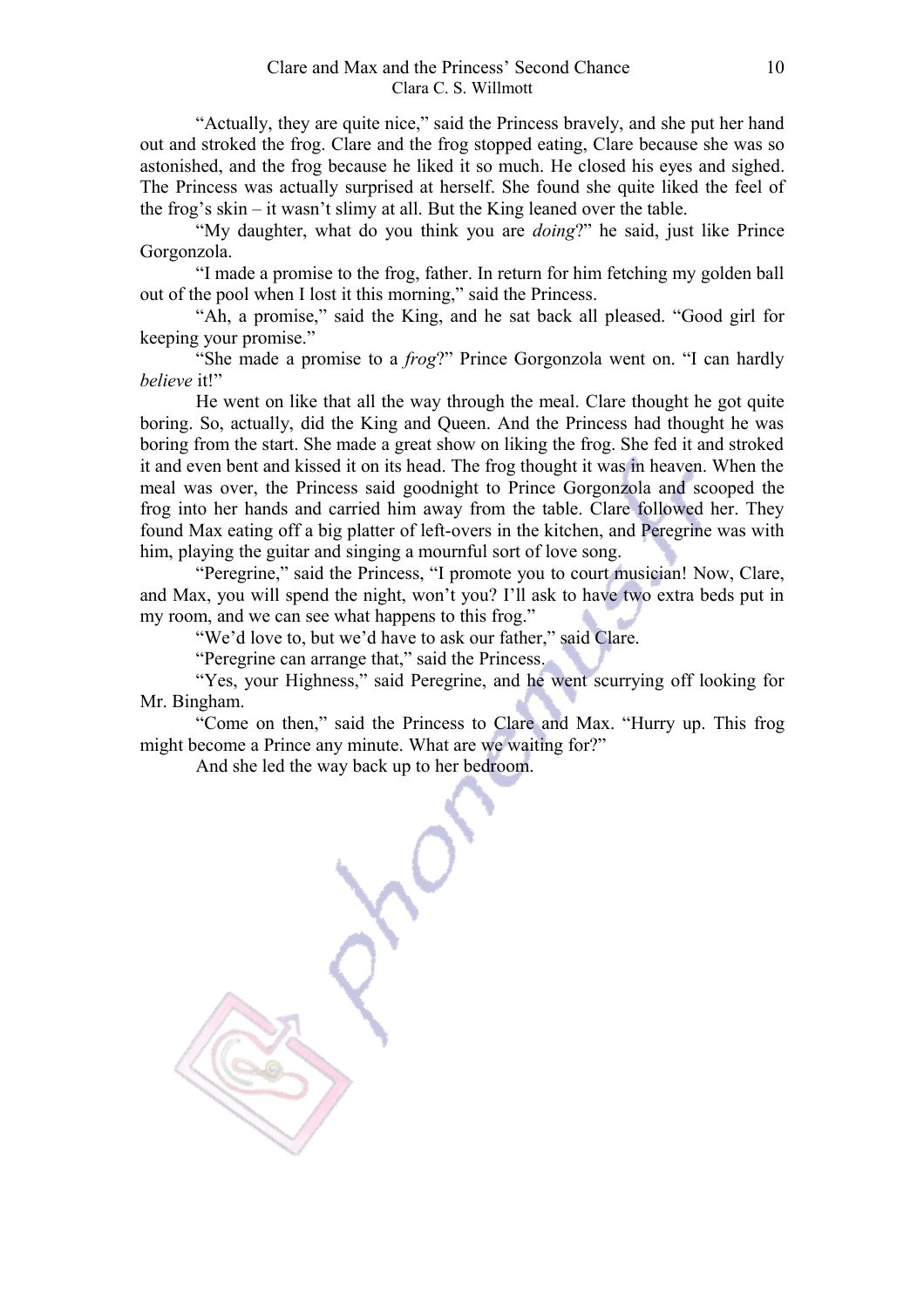### Chapter Four

It was all arranged that Clare and Max would stay. Mr. Bingham said he would come back to collect them in the morning, and Clare and Max waved him off from one of the flag towers. They watched the car out of sight and then went back down the tower to find the Princess' bedroom in turmoil. Servants were pushing and heaving two great beds into the same room and colliding every now and then. In the middle, the Princess lay calmly on her own bed, and the frog lay on her pillow beside her.

"You know," she called out when she saw Clare and Max, "Your plan worked. I don't think Prince Gorgonzola wants to marry me – he left in a huff. And I don't think Mummy and Daddy want me to marry him either. He was so boring over dinner." She gave the frog a little loving stroke. "I could have told them that before," she added.

"Yipeee!" said Max.

"I'm so glad," said Clare.

"I'm so glad I could dance!" said the Princess. She kicked up her pretty feet and jumped off the bed on to the floor. "I think we should have some music. Call Peregrine!" she said.

Peregrine came with his guitar.

"Yes, your Highness?" he said.

"Can you play any jolly music?" asked the Princess.

"Of course, your Highness," said Peregrine. He sat on the stool at the end of the Princess' bed and started to play a lively little tune. The Princess grabbed Max with one hand and Clare with the other and began to skip round and round. They went on skipping round and round until they were sick and dizzy and laughing, and Peregrine played faster and faster until his fingers were a blur. At last the Princess let go of Clare and Max and she picked up the frog instead and did and dance with the frog. He said it made him feel a bit funny but he liked it. The Princess was very gentle with him and she put him back on the pillow and gave him a kiss. Immediately, the frog was gone.

"He's jumped away!" cried the Princess.

"No, he's turned in to a Prince!" shouted Clare. But they looked and looked and couldn't see any Princes. All they could see was Peregrine playing away with a big smile on his face.

"Where's the Prince gone – I mean the frog – I mean the Prince?" the Princess asked him. "He can't just have disappeared into nowhere!"

Peregrine looked over and winked at Max. Then he stretched lazily, put aside his guitar and got up. The Princess gave a little muffled squeak and Clare jumped up and down and clapped her hands together. Peregrine wasn't dressed as a servant any more – he was wearing a gorgeous princely costume, with blue tights and a blue-andgold jacket, a flowing cloak and velvet boots. He knelt at the Princess' feet and kissed her hand.

"Dearest Princess," he said, "You have rescued me, Prince Peregrine, from a wicked enchantment, through your courage and kindness." He stood up and took her hands and looked down gently into her eyes and she suddenly burst into tears.

"Don't cry Princess," Clare said.

"Yes Princess, don't cry," said Max.

"You don't understand," cried the Princess. "This time I'm crying because I'm so happy!"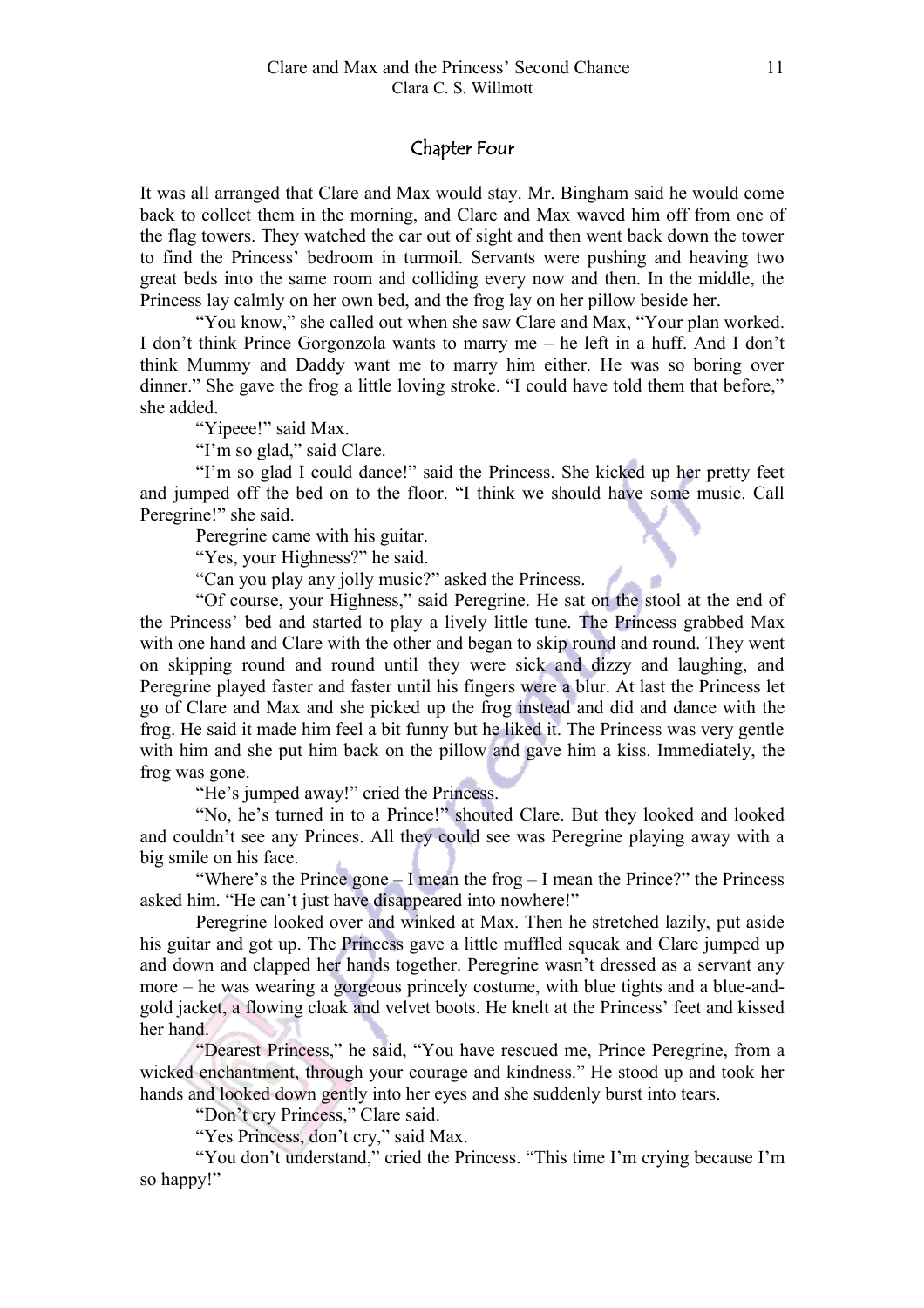#### \* \* \*

A long time later, Clare said, "But what happened about the frog?"

"That was a spell of the wicked witch, who put the enchantment on me in the first place. She said I was so awful that only a girl who could love a frog could love me."

"But what did you do that was so bad?" Clare wanted to know. "She must have been very angry to put an enchantment like *that* on you."

Prince Peregrine looked sideways at Max. "When I was a little boy I raided her orchid for plums and pears," he said. Then he suddenly jumped up.

"What…" began the Princess, but Prince Peregrine said suddenly, "Shhh!" and tiptoed to the door and put his ear against it. Clare and Max did the same. They could hear a frightful commotion coming down the hall, with lots of shouting.

"We had better investigate this," said Prince Peregrine, and he burst open the door and went in to the hall. The suddenly he shouted to the Princess, "Stay back!"

But it was too late. The Princess and Clare and Max had run out into the hall to see what was going on. Coming towards them were Prince Gorgonzola and the wicked witch. They were both very angry and they were striding along, ignoring the servants who were running after them and hanging on their arms to get them to stop. Prince Peregrine was shouting, "I'm going to find the Princess and I'm going to take her away and *marry* her!" and the witch was shouting, "I'm going to put a nasty spell on you *all*!"

Clare and Max were horrified and rooted to the spot. They had never seen a wicked witch before. She looked *very* wicked. She had pimples all over her chin and greasy, grey-green hair, and a black hat with holes in it. She was holding her broomstick over her head and occasionally shaking it, and now and then if a servant got too close she would whack them on the head.

"Get back in to the bedroom, *now*!" ordered Prince Peregrine, but nobody listened to him. The Princess said, "No, I'm going to stay and fight by your side!" Clare thought that that sounded very brave and she wished she was brave enough to say the same, but she was too afraid to even open her mouth. But Max tugged at the Prince's sleeve.

"Now *I* have a plan," he said.

Prince Peregrine and Max whispered at each other for a while, and then Prince Peregrine nodded. Max ran inside the bedroom and for a while Clare thought he was going to lock them out in the hall, but then he came running back, and Clare saw that he was holding the golden ball and the plastic dinosaur. She realized then what it was they were going to do. Prince Gorgonzola and the witch were so close now she could have reached out and touched them. But at that minute, Max bowled the ball at the witch and Prince Gorgonzola and it rolled under their feet and they went toppling over on top of each other like skittles. Prince Peregrine said a mighty spell – the Princess helped – and suddenly the plastic dinosaur wasn't plastic anymore. It was real, and it was about seven feet tall. It stood on its hind feet and gave the most almighty roar. Clare had never heard such a roar before. Her ears rang with it. It scared the witch and Prince Gorgonzola so much that they scrambled up off the floor and ran and ran and ran down the hall and down the stairs and out of the castle and far, far away. The dinosaur became plastic again and tumbled to the floor. And Clare ran and picked up the golden ball.

"I don't think we'll be seeing much of those two again," said Prince Peregrine.

"No, I don't think so," said the Princess. She took the golden ball from Clare's hand and then gave it back to Clare.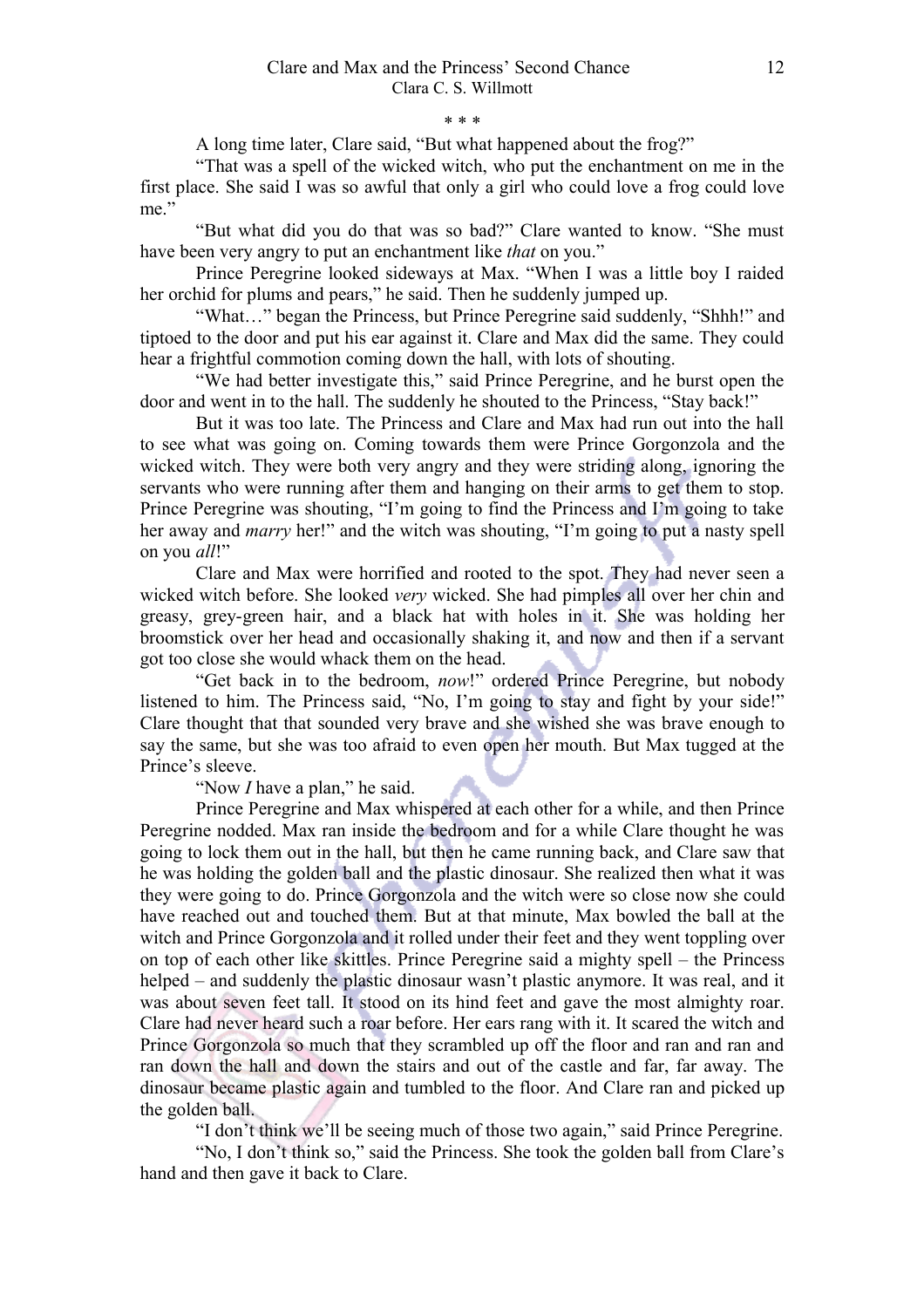"Keep it," she said. "You deserve it, for all the help you've given us. I hope it will bring you luck as it brought me luck." Then she turned to Prince Peregrine. "I do believe this has been the luckiest day of my life," she said.

"I believe so," said Prince Peregrine. "There is only one thing left to do." He took her by the hand and they went down the hall and down the steps, to where the King and the Queen were bandaging up the servants who had been hit on the head with the witch's broomstick.

"Your Royal Highness," said Prince Peregrine, making a low bow. "I wish to marry your daughter."

"Prince Peregrine," said the King, "You are *more* than welcome," and he took the Prince and he kissed him on both cheeks.

The wedding was a week later. It was the second time in *two weeks* that Clare had been a bridesmaid. This time Max had been let-off being a page. He stood at the front of the church and smiled instead. And when it was time for the ring Prince Peregrine and the Princess looked round and round for the ring and couldn't find it at all. Max gave a great grin and pulled out the peach stone that he had been saving all along – and lo and behold, it had turned into a pair of golden wedding rings. So really, Clare thought, as Prince Peregrine kissed the Princess and everyone clapped, it was Max who saved the day – both times. She gave him a big sisterly smile and then her smile froze. Max's other pocket was definitely bulging. Definitely *moving*….

The wedding banquet was better than anything Clare had ever seen before. Mr. and Mrs. Bingham came and were shown round the castle. Aunty Finn and the Prince had managed to get back from honeymoon on time. There were seventeen courses at the banquet, and five of those courses were pudding. And there were jugglers that juggled on the table, musicians, who wandered around the banquet hall and sang sad songs for whoever would listen, and two conjurors. Clare thought she recognized them, and when she got close enough to see, she found that they were Prince Gorgonzola and the wicked witch, both dressed up in funny costumes and looking as mad as anything as they cast their spells.

After sitting and eating and looking for several hours even Clare thought she had had her fill of royal banquets. She looked around, expecting to see Max asleep somewhere. But instead she saw that some people were jumping out of their seats and the other end of the table. Some of the women jumped on chairs and held up their skirts. Some of the men were crawling about trying to catch something.

Then Clare saw the frog, hopping from plate to plate to plate along the table. After the frog came Max, crawling on the tablecloth and kneeling on plates and turning over flagons of wine.

"Max!" cried Mr. Bingham.

"Max!" cried Mrs. Bingham.

Prince Peregrine jumped up from the head table and came to help. Pretty soon the frog was safely back in Max's pocket, and people were clearing up the mess.

"I'm terribly sorry," said Mr. Bingham.

"I can't think what got into him," said Mrs. Bingham.

Prince Peregrine said, "Oh never mind, it was a bit of unexpected fun." He leant close to Max. "Tell me Max," he said. "Who is this one for?"

"I was saving it for Clare," Max said. "But I don't think this one is a Prince," he added sadly.

"I wouldn't worry about that," said Prince Peregrine. "Clare might not like a Prince just yet. And you never know. It might be a girl frog. A Princess for Max."